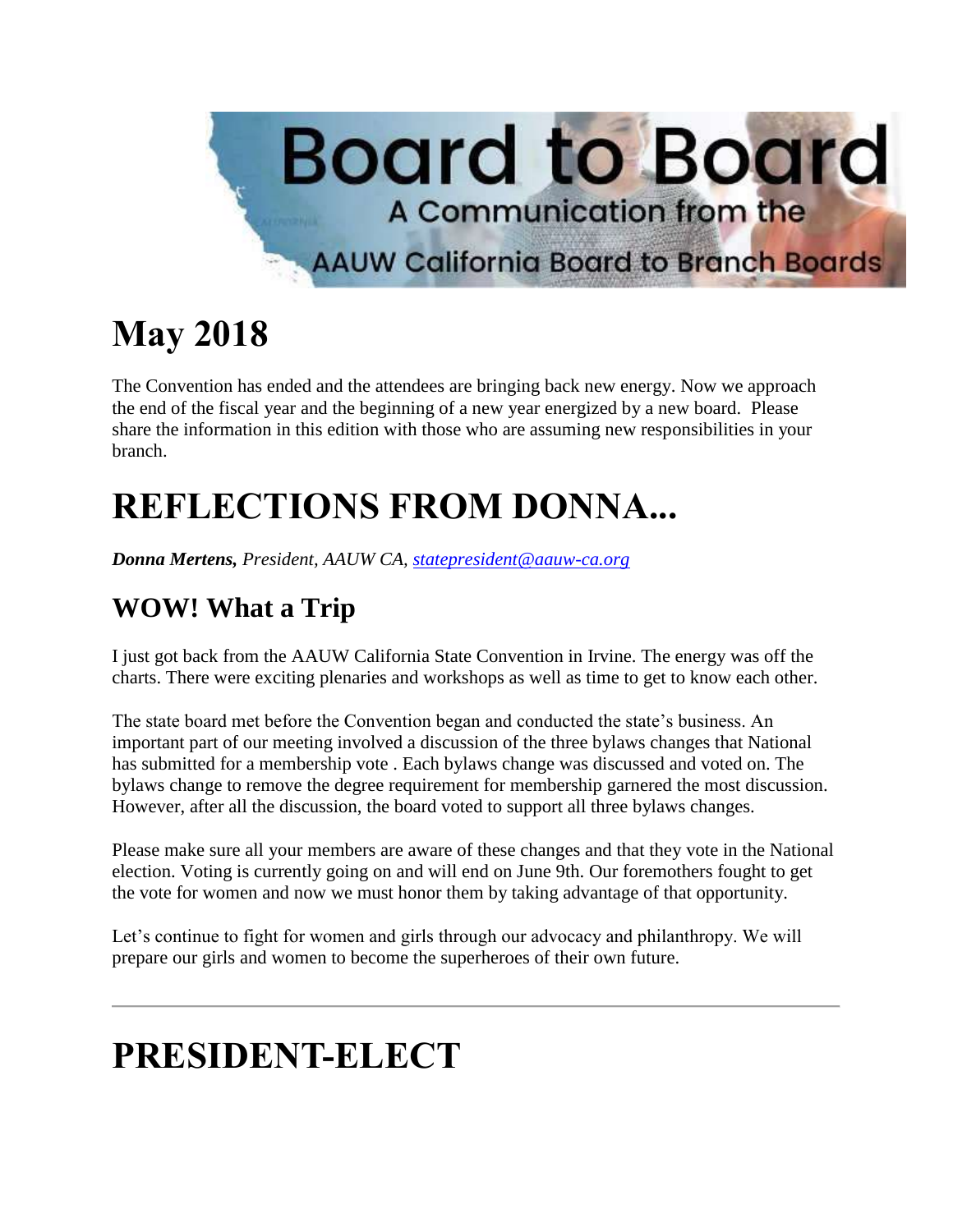*Jane Niemeier Co-President Elect, [jniemeie@hotmail.com,](mailto:jniemeie@hotmail.com) and Cathy Foxhoven, Co-President Elect, [aauwfox@gmail.com](mailto:aauwfox@gmail.com)*

#### **You Know You Want to be on a State Committee!**

It's time again to sign up for our AAUW California State Committees. By being on a committee, you will help the state Board of Directors design and complete the strategic plan for 2018-2019.

There are numerous [committees listed on the website,](http://www.aauw-ca.org/aauw-california-committees/) like Branch Support, Project Oversight, and Communications to name a few. The work is interesting and helps promote our mission of breaking through barriers for women and girls.

Another plus is that you get to work with members from all over the state. You will make new friends and generate new ideas. Check out the website for more [information!](http://www.aauw-ca.org/aauw-california-committees/) Submission deadline: May 15, 2018. Click [HERE](http://www.aauw-ca.org/aauw-california-committees/) for a direct link to the application.

### **AAUW FUND**

*Sharon Westafer, Director, AAUW Fund Committee Chair, [aauwfund@aauw-ca.org](mailto:aauwfund@aauw-ca.org)*

#### **Congratulations to the 2017-2018 State Named Gift Honoree!**

Jan Cook was honored as the California State Named Gift honoree at the Fund Gala on Saturday evening at the convention. Jan is a long time member of AAUW and has worked tirelessly to promote the mission of AAUW at the branch and state level. You can read more about her in the next issue of the *California Perspective*.

Congratulations to the Half Moon Bay Branch, the Sacramento Branch, the Hayward/Castro Valley Branch and the Alhambra-San Gabriel and San Jose Branches for completing endowments in 2017. Check out the AAUW California website for [unfinished endowments.](http://www.aauw-ca.org/documents/2016/10/unfinished-endowments.pdf) There are just a few and we would appreciate your help in completing them.

First quarter branch donation reports will be arriving soon.

The AAUW California Fund committee wishes you all a wonderful, relaxing summer. Be sure to check out the Fund pages on the AAUW California website for forms and other information including unfinished endowments, fundraising tips and ideas and other information. The forms regarding branch giving will be updated soon. Click **HERE** to access the AAUW Fund page.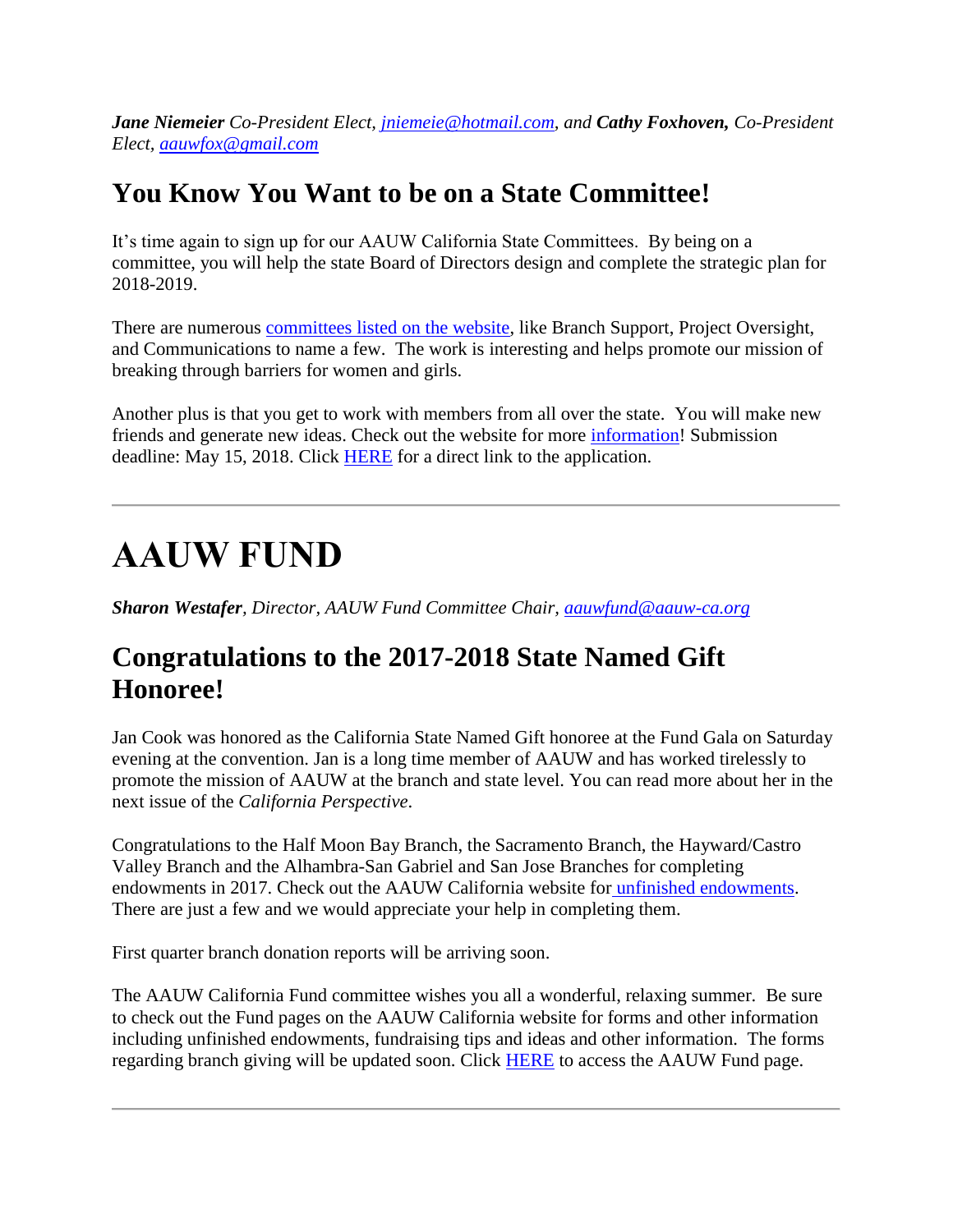## **COLLEGE/UNIVERSITY (C/U) COMMITTEE**

*Tina Byrne, C/U Committee Chair, [aauwtina@gmail.com](mailto:aauwtina@gmail.com)*

### **Give a Grad a Gift: The Perfect Graduation Gift!**



Give Every Grad You Know the Gift of AAUW Membership for a year at No Cost!

Here's How

- Identify the recent grad (anyone completing an associate or undergraduate degree in the past 2 years)
- Collect their information: mailing address, phone number, email and alma mater
- Complete the online form by clicking [HERE](http://www.aauw-ca.org/give-grad-gift/)

Click [HERE](https://www.aauw.org/resource/give-a-grad-a-gift/) for details, the form, and a video you can play at your next branch meeting. Encourage all branch members to take advantage of this opportunity to welcome new members to AAUW.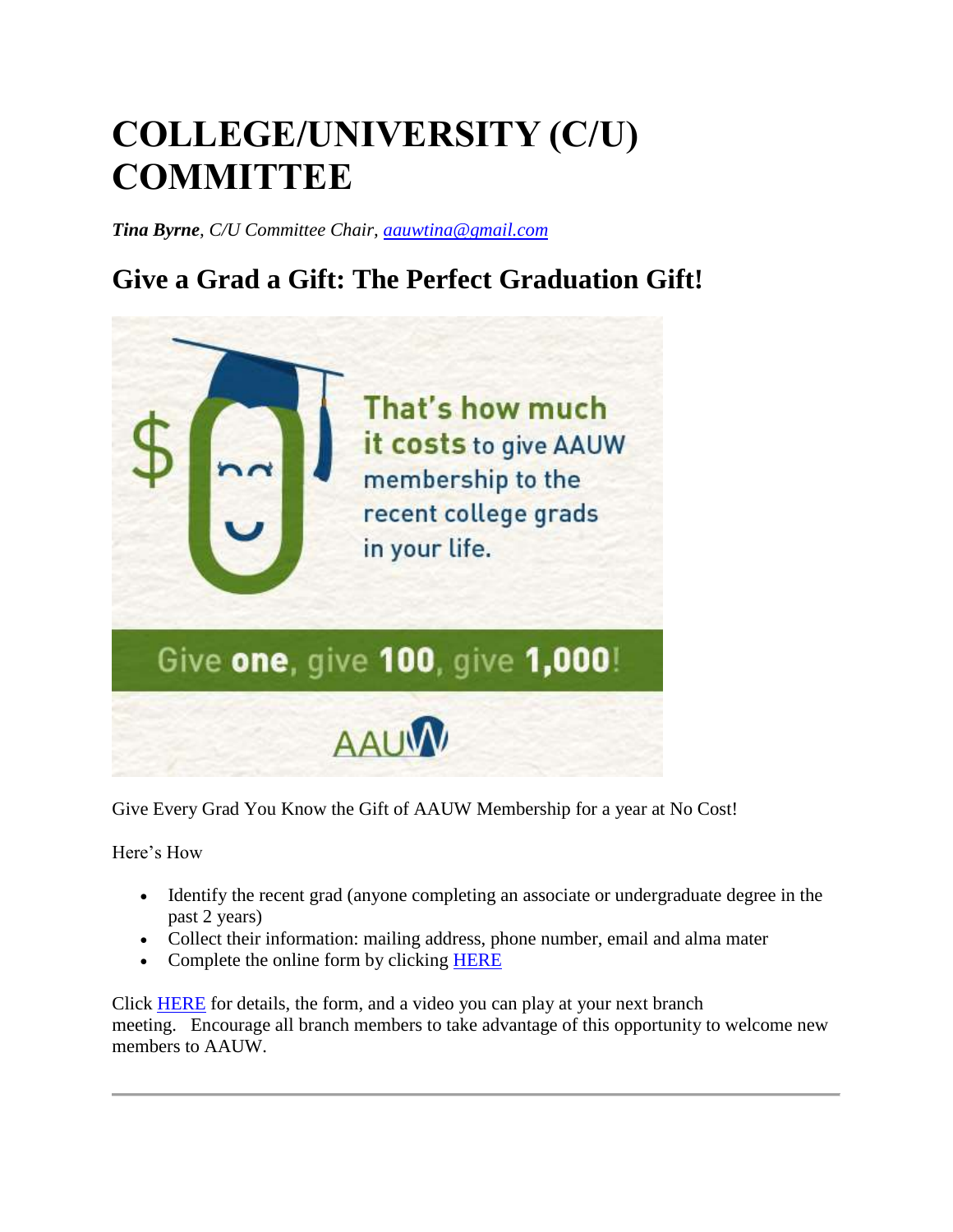## **FINANCE**

*Pat Ferrer, CFO, [cfo@aauw-ca.org](mailto:cfo@aauw-ca.org)*

### **Help us help you!**

The Finance Committee will be developing its strategic plan goals for FY 2018- 2019. Tentatively we have selected providing guidance on Using On-Line Banking but need at least one more goal.

The best ideas come from the people who do the work—the branch treasurers are out in the trenches doing their job. Let us know how to make that shoveling easier for you.

If you haven't done so already, please look at our Branch Treasurer's Checklist we developed as part of this year's strategic plan at the top of the Finance Deadlines on the website. Click [HERE](http://www.aauw-ca.org/financial-documents-deadlines/) for a direct link.

### **GOVERNANCE**

*Sue Cochran, Governance Committee Chair, [governance@aauw-ca.org](mailto:governance@aauw-ca.org)*

#### **It is Time to Clean House**

Start getting your files in order before passing them to your successor. It is important that those governing documents are up-to-date and in the branch officer files (President, Secretary, Treasurer).

The basic governing documents include: Affiliates Agreement, Articles of Incorporation (if the branch is incorporated), Branch Bylaws, Branch Policies and Procedures, Minutes of the Board and General Branch Meetings, Minutes of Committee Meetings, Tax ID Number of the Branch, Government Reporting Documents such as tax filings.

If a Branch is incorporated, all documents need to reflect the correct name the branch is operating under. In other words, the name on the Articles of Incorporation needs to be reflected in the Bylaws, Policies and Procedures, and all official reporting documents.

Please send questions regarding governing documents to [governance@aauw-ca.org.](mailto:governance@aauw-ca.org)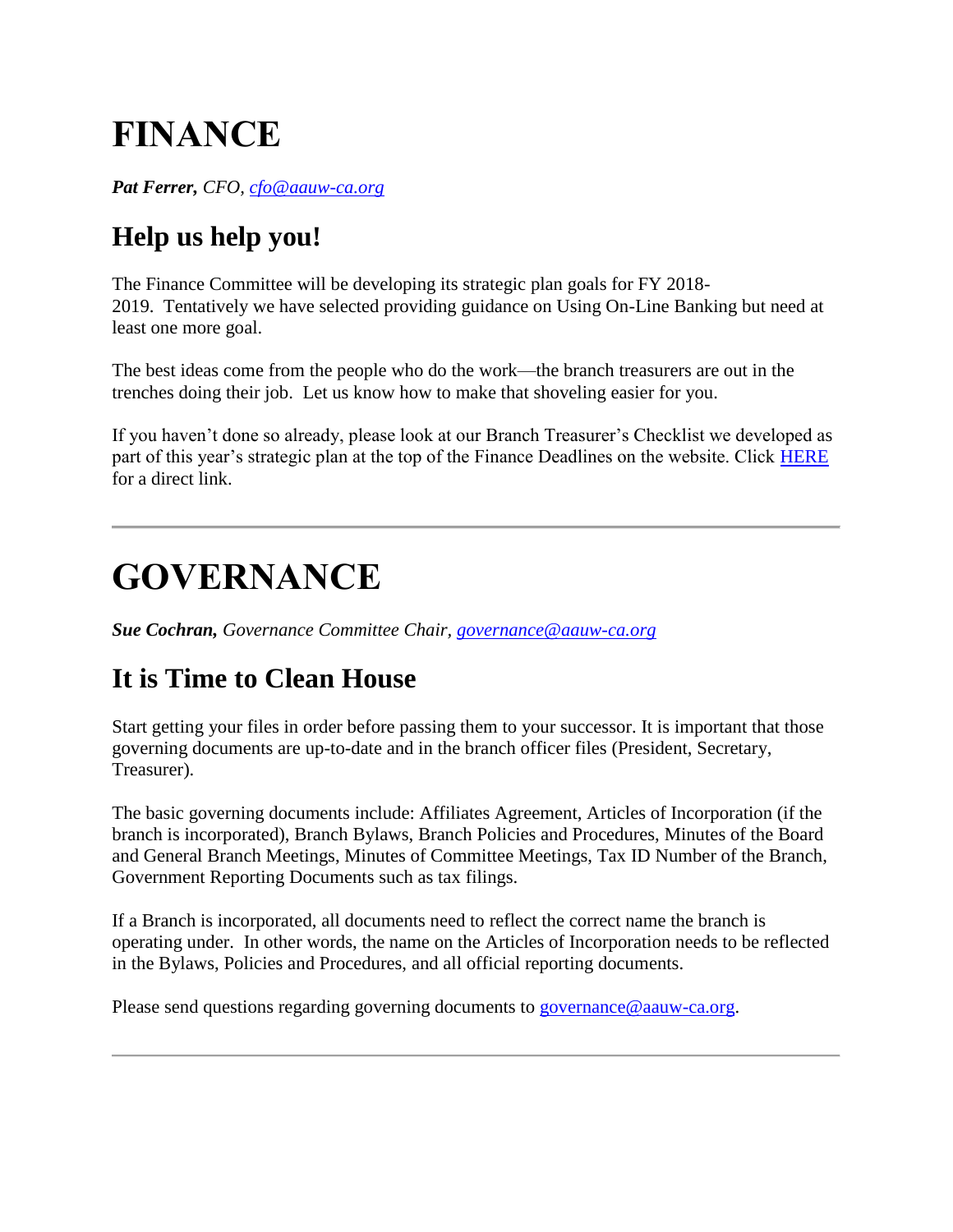# **LEADERSHIP DEVELOPMENT**

*Cathy Foxhoven, Co-President Elect, Leadership Development Committee Chair, [leaderdev@aauw-ca.org](mailto:leaderdev@aauw-ca.org)*

#### **Don't Be Selfish! Share! Share! Share!**

Calling all convention attendees to SHARE all the valuable information you received at Convention 2018. You will motivate your board and members by sharing the handouts, your insights about Kim Churches' speech, the humor of Lisa Maatz's unique perspectives and what you learned in the workshops. Convention materials can be found on the website by clicking [HERE.](http://www.aauw-ca.org/2018-convention-materials/)

Conventions are expensive to attend, so don't keep your knowledge to yourself. Share!

### **MEMBERSHIP**

*Deanna Arthur (Secretary) and Kathy Andreini, Membership Committee Co-Chairs, [membership@aauw-ca.org](mailto:membership@aauw-ca.org)*

#### **Need Members?**

We really enjoyed meeting many Membership VPs at the terrific and inspiring California Convention. We asked some of the branches that had a great influx of new members this year, "How did you do it?" Answer: Mission-based programs. So, there you have it. Easy-Peasy. Some branches told us that they send their newsletter to all National members in their area and to the e-students attending their College/University partners.

If you would like the list of National members in your area, you can find it on the National MSD (Member Services Database) or contact us with the zip codes you'd like. The Student Affiliates Roster is also on the MSD - or contact us with the college you want.

### **NOMINATIONS & ELECTIONS**

*Donna Lilly, Nominations & Elections Chair, [nominating@aauw-ca.org](mailto:nominating@aauw-ca.org)*

### **All Candidates Are Winners!**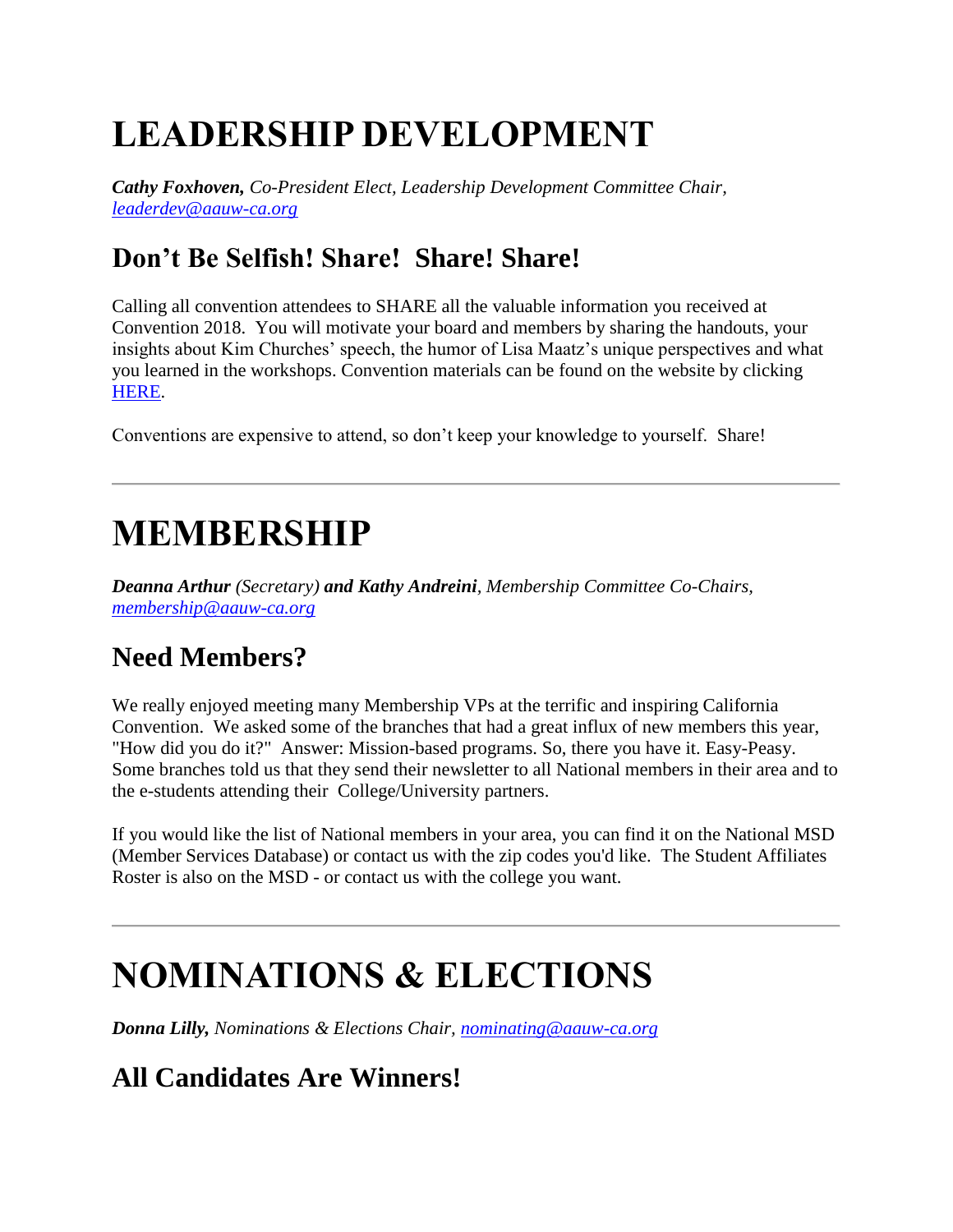Congratulations to these AAUW women who were elected at the state convention to AAUW California Board of Directors. Lynne Batchelor will serve as Secretary. Sharyn Siebert, Ainsley Nies, Kathi Harper, Melanie Wade and Deanna Arthur will serve as Directors starting July 1 for the upcoming 2 years.

Newly-elected Directors' bios are posted on the state website [HERE.](http://www.aauw-ca.org/candidates/)

### **PROGRAM**

*Jane Niemeier Co-President Elect), and Stormy Miller, Director, Program Committee Co-Chairs, [program@aauw-ca.org](mailto:program@aauw-ca.org)*

#### **Twenty Branches Recognized at Convention**

For the past three quarters, the Program Committee has been selecting Programs of the Quarter that feature outstanding mission-based programs. At the recent convention, the branches that were selected were recognized, and they received a certificate listing the program that was being honored.

These programs ranged from those featuring women who exemplify our mission of breaking through barriers to STEM Camps to information about passing the ERA.

Since the convention, some branches have contacted us to ask for the contact information of the branch program chairs. They want to find out how they can bring more mission-based programs to their branches! Find branch contacts in the state directory which is posted on the website [HERE.](http://www.aauw-ca.org/documents/2016/11/state-directory-2.pdf) You will need to enter the password: aauwca.

Keep sharing your newsletters, and perhaps your branch will be honored for the fourth quarter.

# **PUBLIC POLICY**

*Charmen Goehring, and Nancy Mahr, Directors, Public Policy Committee Co-Chair, [publicpolicy@aauw-ca.org](mailto:PublicPolicy@aauw-ca.org)*

#### **Get Ready to Advocate for Our Mission**

Our bills are moving through the State Legislature. Be prepared to respond to Action Alerts when our priority bills reach critical points in their progress. Take the lead to get your members signed up for Action Alerts.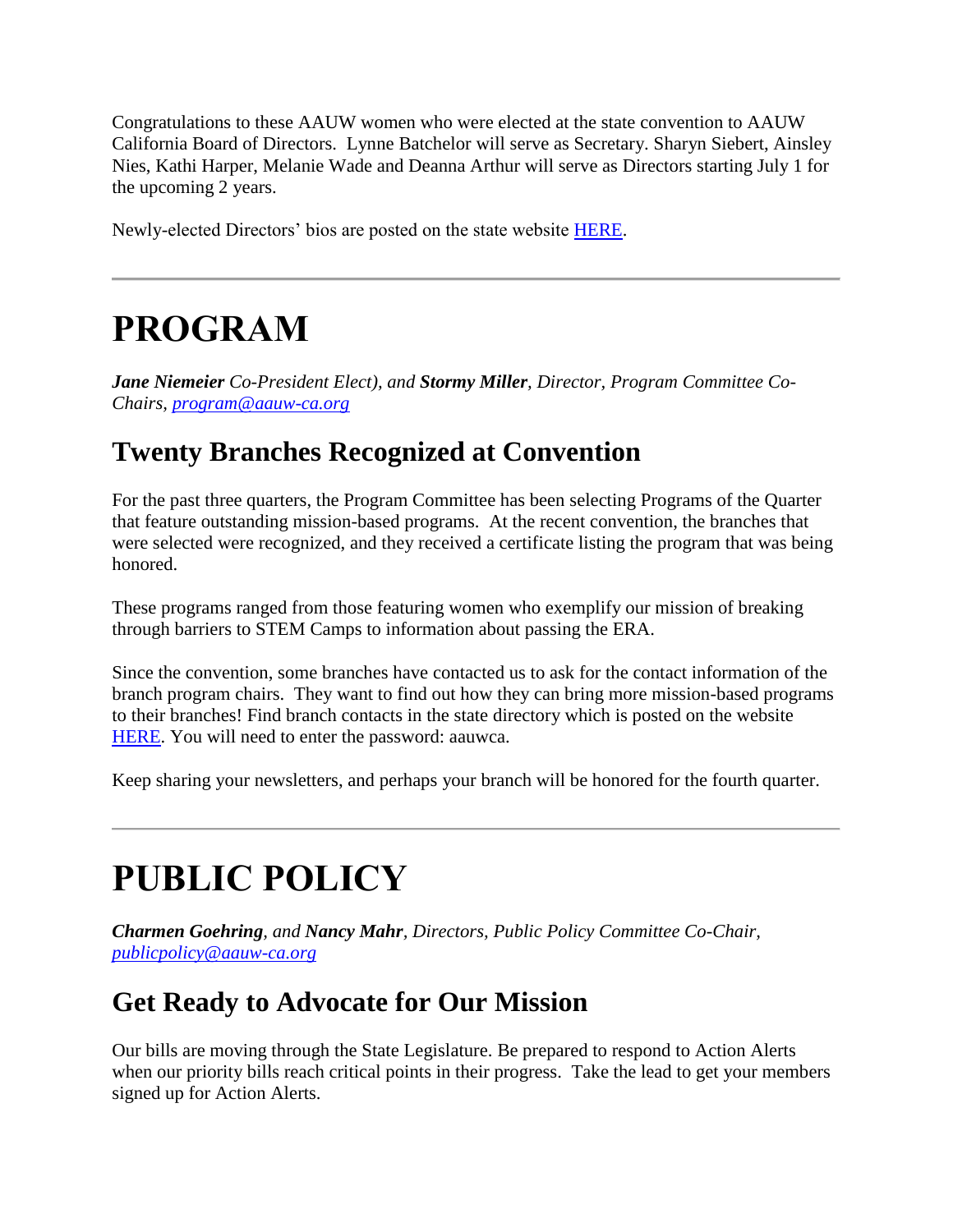- go to aauw.org (National)
- click on Take Action on the menu bar
- click on Two-Minute Activist on the left sidebar
- scroll down the page to sign up

When you sign up on the National website, you are automatically also signed up for AAUW California. Click [HERE](https://www.aauw.org/what-we-do/public-policy/two-minute-activist/) for a direct link.

Our advocate, Shannon Smith-Crowley, develops the advocacy plan for each of our priority bills. She directs our Action Alerts and also lets the Public Policy Chairs know when more branch and member action is needed, including which legislators should be contacted. Branches can be prepared to act when called upon by building some rapport with local legislative offices in advance. If they already know what AAUW is and who you are, they will be more receptive when you ask for support on a bill.

Your branch needs to be part of the AAUW advocacy team. Every voice helps!

### **SPEECH TREK**

*Marlene Cain, AAUW California Speech Trek Coordinator, [speechtrek@aauw-ca.org](mailto:speechtrek@aauw-ca.org)*

#### **2018 Eleanor Stem Allen Memorial Speech Trek a Success**

"Inspirational!" "Entertaining!" "Educational!" Such was the feedback heard at the Eleanor Stem Allen Memorial State Speech Trek Finals at the Saturday luncheon on April 28. Over 150 attendees enjoyed the highly competitive speech contest. Three contestants advanced to the Finals and captivated the audience with their unique stories as they offered their perspectives on "How Can We Stand Up to Sexism?"

There is nothing more empowering and magical than the ability to communicate to an audience!

Heartiest congratulations to the talented speakers:

- Caroline Irving, Redlands Branch 1st Place
- Rohan Sharma, Roseville/So. Placer Branch 2nd Place
- Chloe Johnson, Stockton Branch 3rd Place

See the videos on the website [HERE.](http://www.aauw-ca.org/2018-speech-trek-results/)

In addition, Brett Allen, son of Eleanor Stem Allen, spoke lovingly about his mother and how she inspired excellence in all those around her.